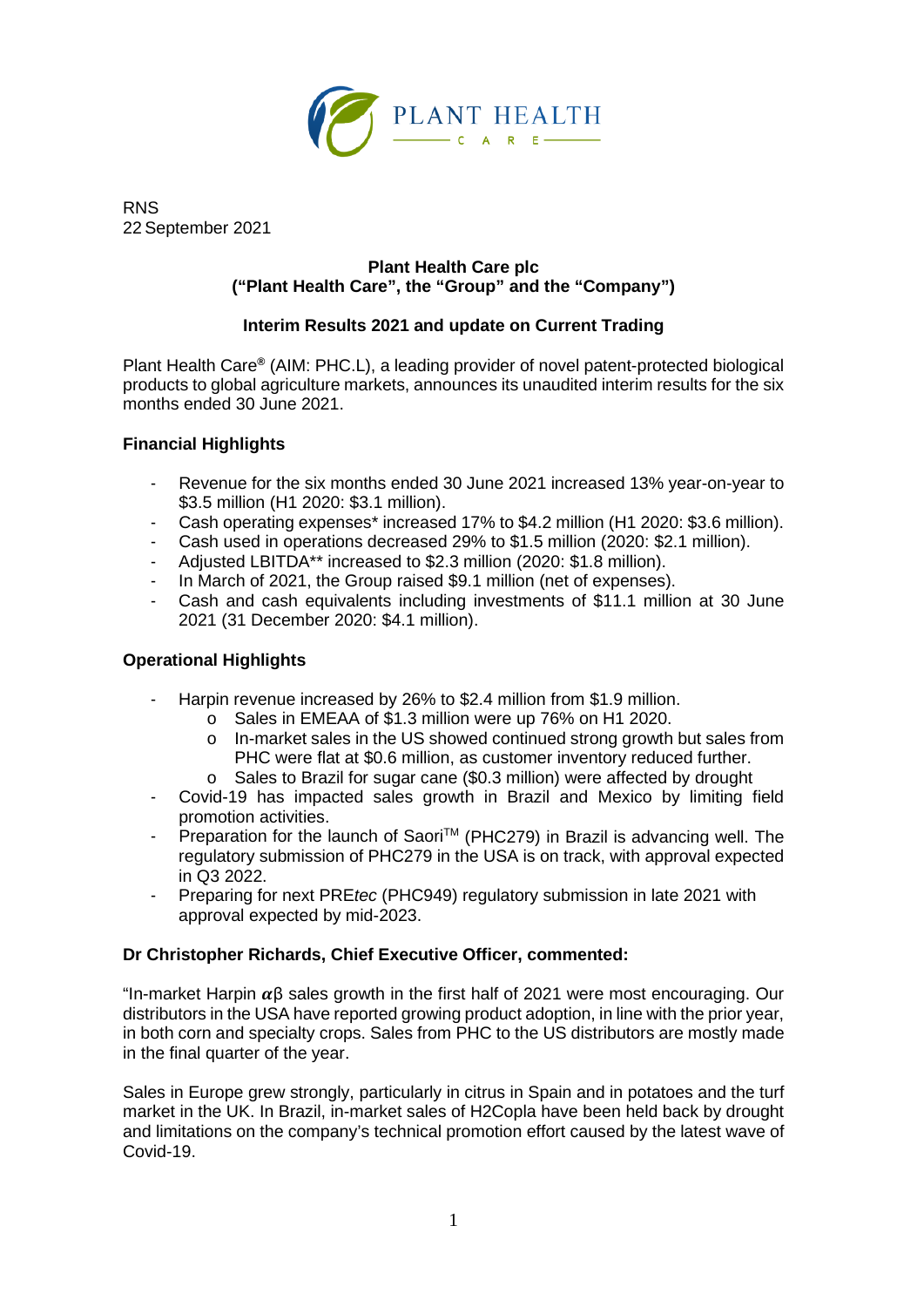Sales in Mexico were held back by low export prices and Covid-19. The world remains an uncertain place, as shown by the effects of Covid-19 on sales in Brazil and Mexico. The Board expects trading for the full year to be in line with management expectations. Following the successful equity raise in March 2021, the Board has approved measured investments to accelerate the market entry of PHC279 and PHC949, which are expected to pay back in 2023 & 2024. The Board intends to maintain a conservative approach to cash management, targeting cash breakeven within existing cash reserves."

`

\*Cash operating expenses are defined as expenses excluding depreciation, amortization, share-based payments and intercompany currency adjustments.

\*\*Adjusted LBITDA: loss before interest, tax, depreciation, amortisation, shared-based payments and intercompany currency adjustments.

*In this document, references to "the Company" are to Plant Health Care plc. References to "Plant Health Care", "the Group", "we" or "our" are to Plant Health Care plc and its subsidiaries and lines of business, or any of them as the context may require. The Plant Health Care name and logo, Myconate, and Innatus and other names and marks appearing herein and on company literature are trademarks or trade names of Plant Health Care. All other third-party trademark rights are acknowledged.*

This announcement contains inside information for the purposes of Article 7 of EU Regulation 596/2014

### **Plant Health Care plc**

Chris Richards - Chief Executive Officer Jeffrey Hovey - Chief Financial Officer

+1 919 926 1600

#### **Arden Partners plc – Nomad and Broker**

John Llewellyn-Lloyd / Antonio Bossi +44 (0) 20 7614 5900

#### **About Plant Health Care**

Plant Health Care offers products to improve the health, vigour and yield of major field crops such as corn, soybeans, potatoes and rice, as well as specialty crops such as fruits and vegetables. We operate globally through subsidiaries, distributors and supply agreements with major industry partners. Our innovative, patent-protected biological products help growers to protect their crops from stress and diseases, and to produce higher quality fruit and vegetables, with a favourable environmental profile.

Find out more at [Vox Markets](https://www.voxmarkets.co.uk/listings/LON/PHC) and the company website: [www.planthealthcare.com](http://www.planthealthcare.com/)

## **Chief Executive Officer's statement**

### **Introduction**

Plant Health Care is at the heart of the movement towards sustainable food production. Our core products are derived from naturally occurring proteins; these 'Vaccines for plants'<sup>™</sup>, make crops healthier, grow better and withstand stress such as drought and disease. They provide growers with higher yield and better-quality crops, while having much lower impact on the environment than conventional agricultural chemicals. The award of LSE's Green Economy Mark in June 2021 confirms the Company's sustainability credentials.

Our Commercial business was profitable and cash generative in 2020 and is now poised to accelerate. The core product is Harpin  $\alpha\beta$ , which offers remarkable benefits to farmers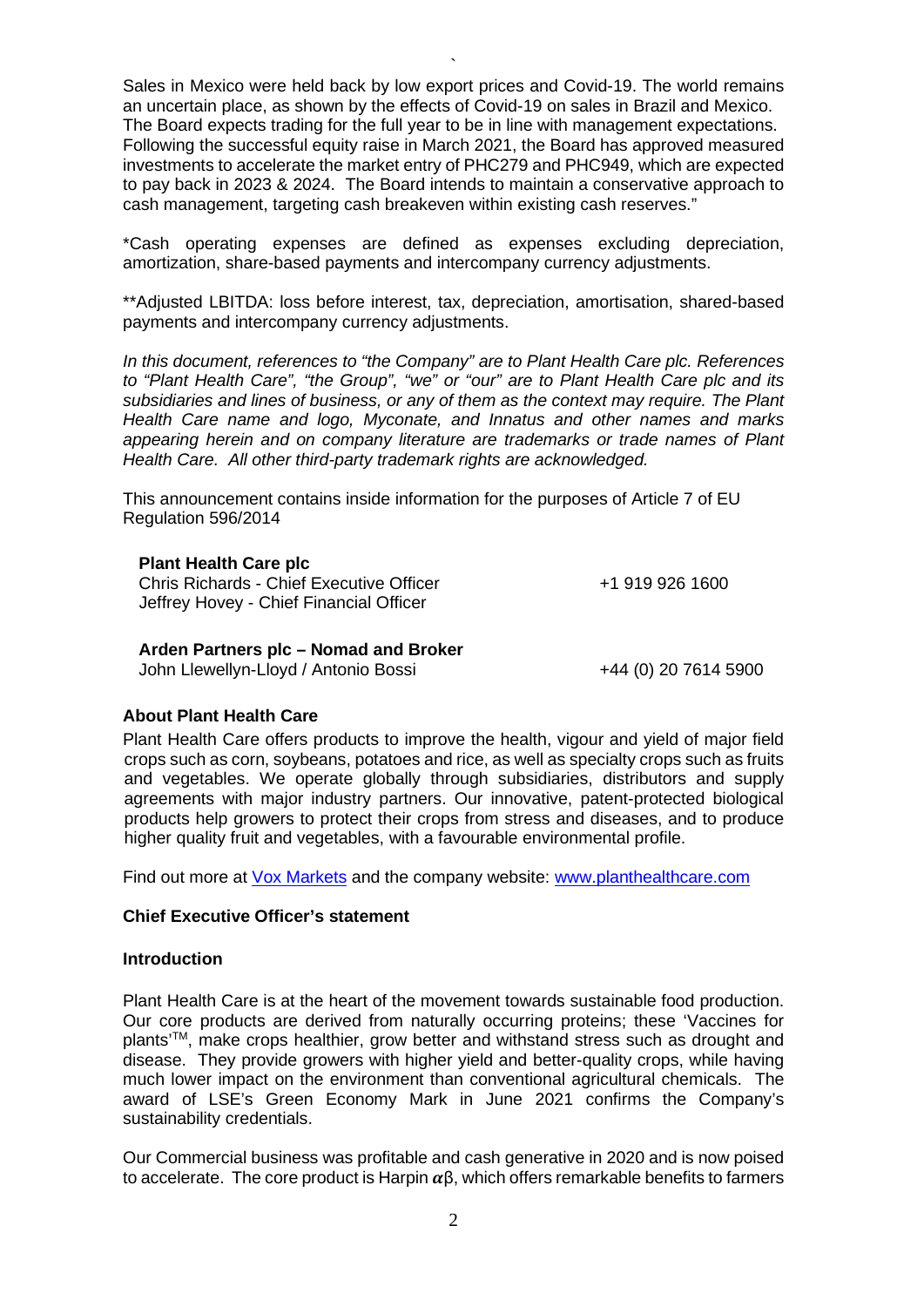in a wide range of crops. Over the last three years, we have repositioned Harpin  $\alpha$ B and formed new partnerships with major distributors in high value target crops. We now have agreements in place with four of the world's largest distributors, giving us unrivalled market access. Launches since 2019 are now delivering accelerated on-ground sales, which will bring more consistent, balanced and profitable revenue growth for Plant Health Care.

`

In New Technology, we are now planning to launch a major new PRE*tec* product every year for the next three years pending regulatory approvals. PRE*tec* (Plant Response Elicitor Technology) is a novel, environmentally friendly approach to growing crops more sustainably. PRE*tec* is a platform technology, generating multiple peptide products which, stimulate the plants' natural defence systems and result in improved crop yield and quality. After eight years and an investment of more than \$24 million, the Company will launch Saori, the first PRE*tec* product, in Brazil during the second half of 2021. Launches in the USA will follow in 2022 and 2023. Together with subsequent launches, we are targeting markets which have a value of greater than \$5 billion. The Company has developed a global scientific lead in the use of peptides for agriculture, with the first patents now granted in the US and is accelerating low-cost commercial scale production with toll manufacturers.

The Company raised \$9.2 million (net of costs) in March 2021, in a fund-raise which was heavily over-subscribed; cash reserves at 30th June, 2021 were \$11.1 million. Our aim is to take the Group to cash positive quickly within our existing cash reserves, while investing to drive sales growth and launch multiple products from the PRE*tec* platform over the coming years.

### **Commercial Products**

Our Commercial business markets our proprietary product Harpin  $\alpha$ β worldwide through distributors and also distributes complementary third-party products alongside our own products in Mexico. Sales of Myconate will be phased out due to increased production cost which cannot be recovered in price. Harpin-based products are well established in certain niche markets, with more rapid expansion into the larger row crop markets. We recently announced a new distribution agreement with Agrii, the leading distributor in the UK for exclusive access to Harpin αβ in all crops within the UK. With this expanded distribution, PHC now has access to markets covering more than 41 million hectares, with strong, committed partners. In addition, we recently announced the registration approval of Harpin  $\alpha\beta$  for use on corn and soybeans in Argentina. We continue to expand our market access through collaborations with very large distributors which will be the foundation for steady market growth.

During the first half of 2021, overall product sales were \$3.5 million (H1 2020: \$3.1 million). Sales of Harpin  $\alpha\beta$  increased by 26% to \$2.4 million. The gross margin decreased to 56% (H1 2020: 59%) due to currency fluctuations in Mexico. Our first half working capital improved \$0.4 million versus year ended 31 December 2020.

Global Harpin αβ YTD on ground sales are 25% higher in the first half of 2021, than in all of 2020. This is great news for our business and demonstrates strong in-market growth of Harpin αβ.

Sales in EMEAA increased by 76% to \$1.3 million (H1 2020: \$0.7 million). In the UK, sales into the potato market (\$0.3 million) doubled from 2020 levels. Sales in Spain increased 69% (54% in constant currency) through increased sales into the citrus markets.

Sales in the US saw strong on ground sales demand in the first half of this year.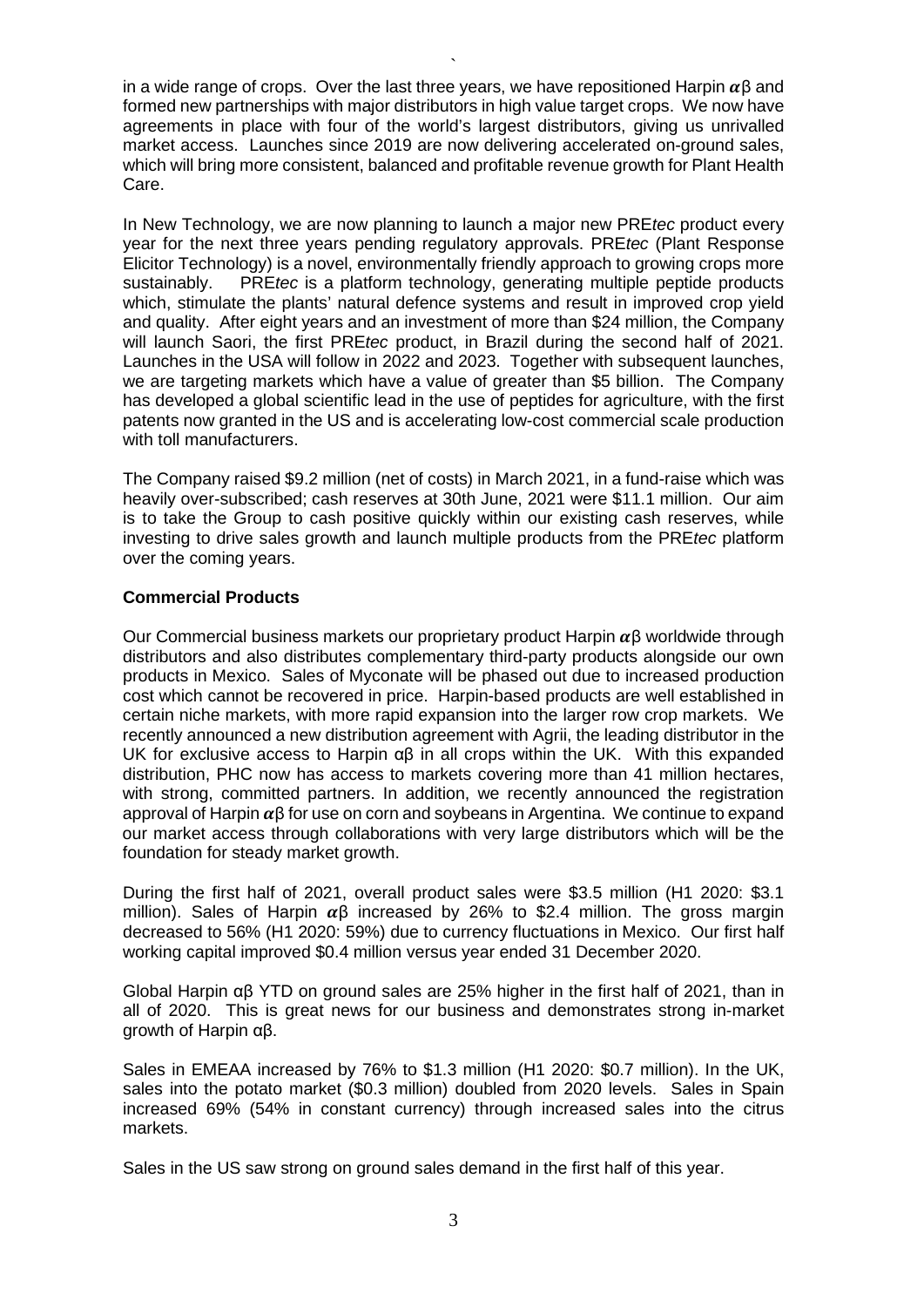` Consumption of Harpin αβ in corn was up over 24% versus 2020 driven by strong product performance. Harpin αβ is now used on nearly 1% of US corn acres.

Harpin αβ on ground sales in the US specialty market (fruits and vegetables) in the first half were double that of 2020 full year sales, which is above the target we set for the 2021 season. This is a great success by the team working with our strong partner in Wilbur Ellis and reinforces our commitment to partnering with large distributors who can create demand for technology like Harpin αβ.

In Brazil, we continue to see great performance from Harpin αβ applications on sugar cane. First half in-market sales of H2Copla were affected by drought in Brazil plus limitations on customer visits related to increased COVID incidents. However, Harpin αβ performed exceptionally well under these drought conditions and we expect these results to help drive product adoption for the next season in 2021.

Sales in Mexico decreased 7% to \$1.3 million (H1 2020 \$1.4 million); driven by reduced domestic and export demand for fresh fruit and vegetables due to Covid-19. Sales of Harpin  $\alpha\beta$  were \$0.3 million (H1 2020: \$0.2 million); third party sales were \$1.1 million (H1 2020: \$1.2 million).

The expansion of Plant Health Care relationships with large distributors has given us greater visibility of on-ground sales plus broad access to specialty and row crop markets. This has driven supply chain efficiencies and should continue to lead to more consistent growth in our revenues.

### *New Technology* **(PRE***tec* **products***)*

PRE*tec* is a platform technology, with the potential to generate many products, offering a wide range of specific grower benefits. Our aim is to deliver a major PRE*tec* product launch every year for the next three years pending regulatory approvals; then to invest to further expand the product range. In total, we are targeting market opportunities worth more than \$5 billion annually.

The PRE*tec* 'vaccines for plants' act by stimulating the plant's own natural defence mechanisms. Inspired by natural proteins, these peptides can be customised to target features such as growth promotion, disease resistance or drought stress. Since 2012, our research efforts have brought forward six lead products, from three major platforms. The Innatus 3G platform targets growth and disease resistance. The T-Rex 3G platform targets nematode defence, while the Y-Max 3G platform delivers increased yield and growth.

### *Launching Saori in Brazil, first PREtec product*

Saori is the brand name for PHC279, which will be launched in Brazil in the second half of 2021. The Brazilian authorities approved Saori in only 12 months, compared with up to six years for a conventional agrochemical; they recognized both the effectiveness and the sustainability profile of the product.

Brazil is the world's largest exporter of soybeans, with some 38 million hectares planted in 2020. One of the challenges of producing soybeans in Brazil is disease; growers spent \$2.85 billion in 2020 on soybean fungicides in Brazil.

In trials with 16 independent advisors in the 2020/21 crop season, soybeans treated with Saori showed increased vigour and better control of a wide range of diseases, compared with conventional treatments. The average yield increase was about 4%; significantly more, up to 5.8% at some treatment rates in areas of drought stress or high disease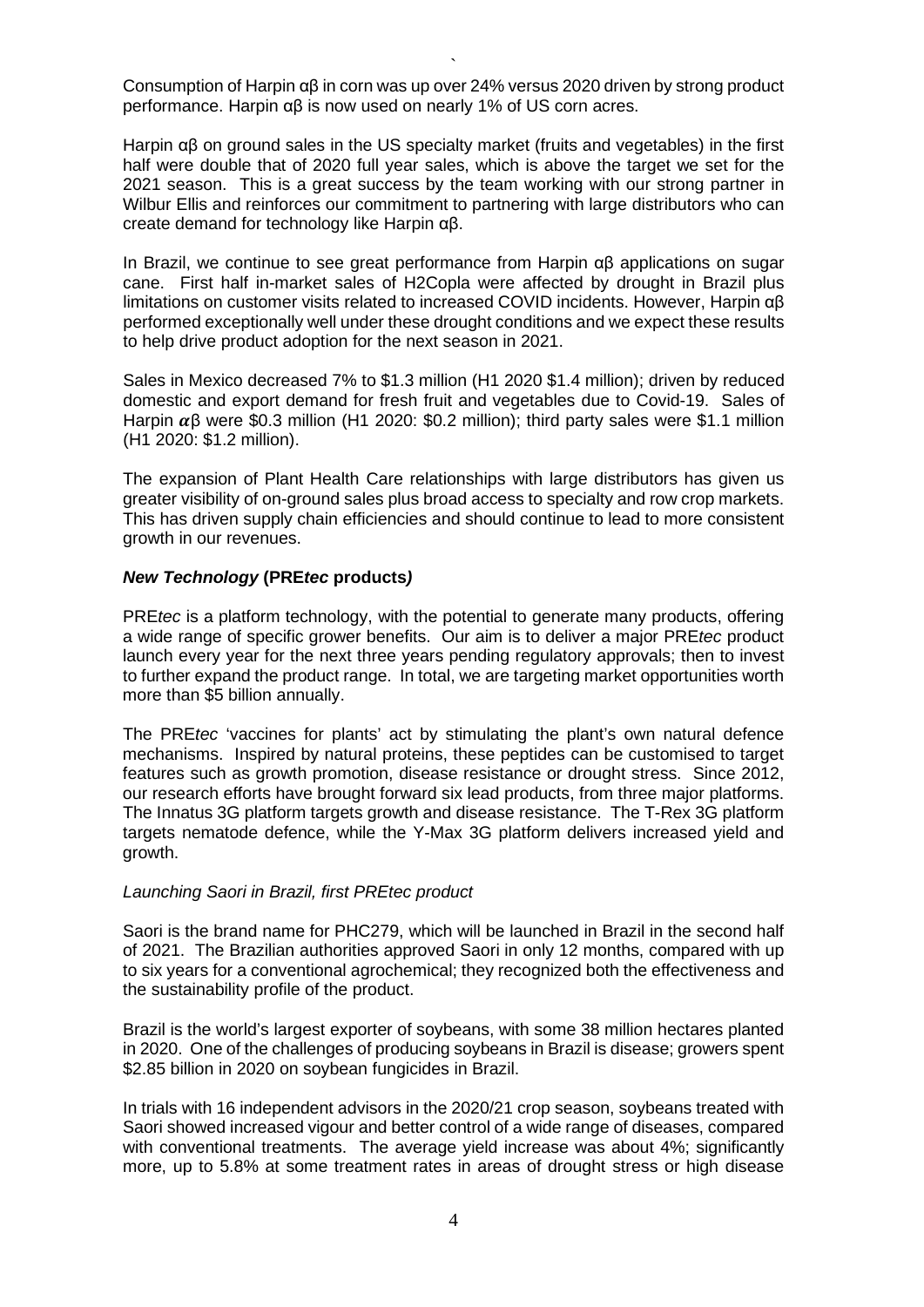pressure. Brazilian soy farmers spend more than \$2.85 billion on fungicides annually; the promise of Saori is to protect the soy crop from Asian Soy Rust and other diseases, resulting in higher soy yields for the grower. Limited volumes of Saori will be available for commercial sales in 2021.

`

## *PREtec product launches in the USA*

In November of 2020, the Company signed a Joint Development Agreement with Wilbur Ellis, one of the largest distributors of crop protection products in the USA. The two companies are collaborating on the development and launch of products based on four PRE*tec* peptides, for use in specialty crops (fruits and vegetables) in the USA.

PHC279 is progressing through the regulatory process in the EPA (US Environmental Protection Agency), with approval expected in mid-2022. Early season observations demonstrated good control of late blight in potatoes; first commercial sales are expected in late 2022.

PHC949, from the T-Rex 3G nematode control platform, is showing exceptional results; nematode control is often comparable to chemical standards, which is a remarkable for a highly sustainable, biological product. The Company anticipates submitting to EPA for regulatory approval before the end of 2021, with approval expected in mid-2023.

We are also evaluating PHC404 and PHC414 with Wilbur Ellis; these are biostimulant products. They are showing promise in promoting yield and quality in a range of fruit, tree and vegetable crops.

### *Further PREtec products in development*

The Company is making plans to extend the development of PRE*tec* products in Europe and elsewhere over the coming years. Europe, which is the world's largest market for sustainable agriculture with annual sales of over \$2 billion, is an attractive opportunity for PRE*tec*. The regulatory regime for biological products within Europe, however, remains unclear and complex. The timing of submissions and approvals in Europe is therefore still under study. Substantial opportunities exist for PRE*tec* products in countries of South America outside Brazil and in other Regions. These will be pursued as resources permit.

### *Manufacturing PREtec peptides*

Commercial product for the launch of Saori in Brazil has been produced at a pilot-scale facility at Pennsylvania State University. Plans are well advanced with toll manufacturers to establish full commercial production of PHC279; the Group expects to make an announcement on manufacturing arrangements before the end of 2021. Commercial production of PHC949 is being trialed with the same toll manufacturers. Toll production of other PRE*tec* peptides will follow, as launches progress.

### *Intellectual property*

Plant Health Care has filed more than 50 patent applications worldwide for its PRE*tec* peptide technology since 2012. Nine US patents have been granted by the US Patent and Trademark Office (USPTO) since 2020. Additional patents are expected to be granted in the US and internationally in 2022. The Group is confident that we are establishing strong intellectual property protection, in key countries around the world.

### **Summary of financial results**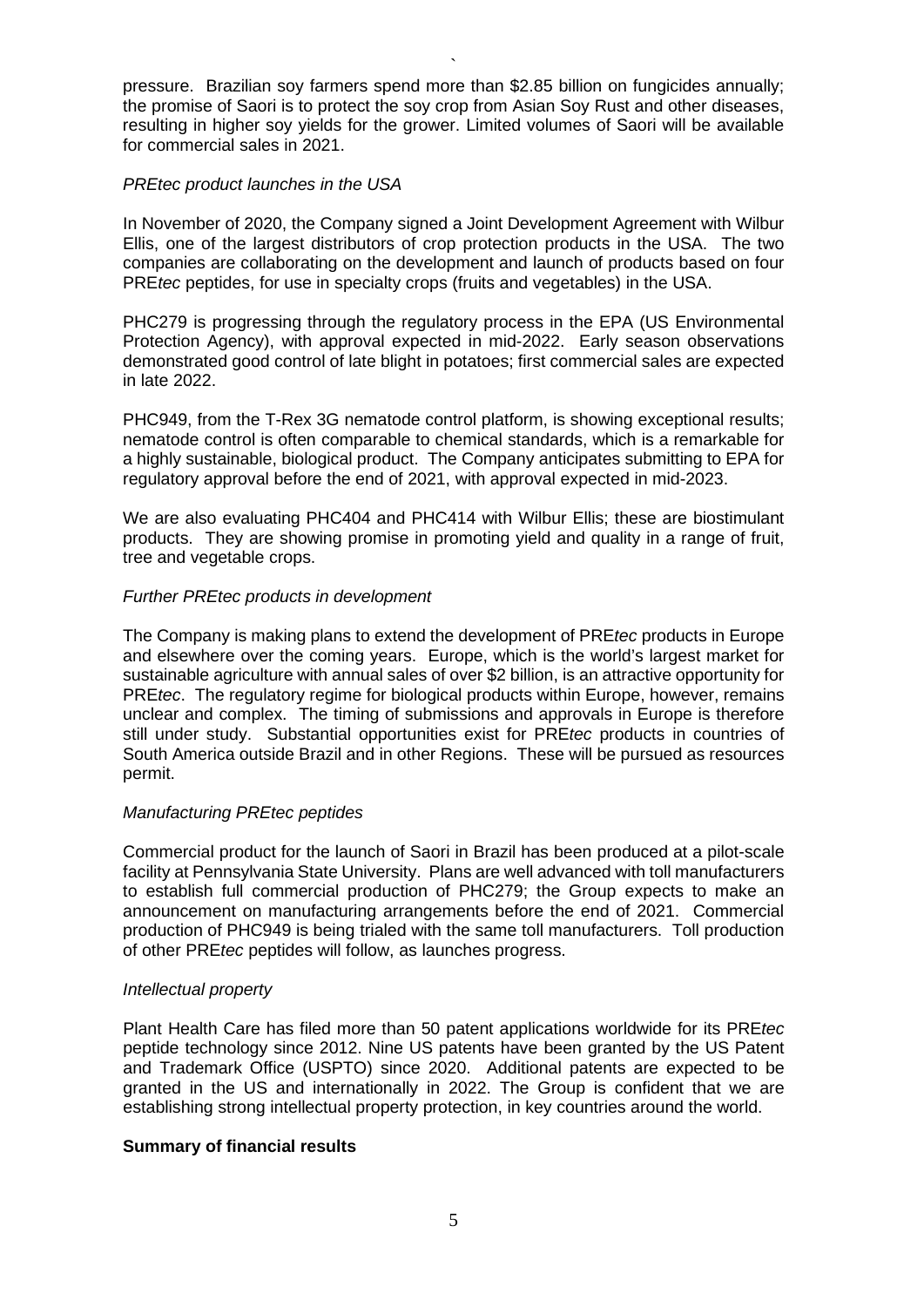` Financial highlights for the six months ended 30 June 2021, with comparatives for the six months ended 30 June 2020, are set out below:

|                                                                                                                                      | 2021<br>\$'000                                  | 2020<br>\$'000                                      |
|--------------------------------------------------------------------------------------------------------------------------------------|-------------------------------------------------|-----------------------------------------------------|
| Revenue<br>Gross profit                                                                                                              | 3,499<br>1,956                                  | 3,100<br>1,814                                      |
| Research and development<br>Sales and marketing<br>Administrative<br>Non-cash expenses<br>Intercompany foreign exchange gains/(loss) | (1, 299)<br>(1,758)<br>(1, 198)<br>(453)<br>423 | (1, 114)<br>(1,268)<br>(1, 267)<br>(371)<br>(1,988) |
| Total operating expenses                                                                                                             | (4, 285)<br>(2, 329)                            | (6,008)<br>(4, 194)                                 |
| <b>Operating loss</b><br>Net finance (expense)/ income<br>Net loss for period before tax                                             | (27)<br>(2,356)                                 | 181<br>(4,013)                                      |

Cash operating expenses increased \$0.6 million to \$4.2 million (H1 2020: \$3.6 million).

The reconciliation of operating loss to LBITDA is as follows:

|                                            | 2021     | 2020     |
|--------------------------------------------|----------|----------|
|                                            | (\$'000) | (\$'000) |
| Operating loss                             | (2, 329) | (4, 196) |
| Depreciation/amortisation                  | 254      | 351      |
| Share-based payments                       | 199      | 16       |
| Intercompany foreign exchange (gains)/loss | (435)    | 2,025    |
| <b>Adjusted LBITDA</b>                     | (2, 311) | (1,804)  |

### **Revenue**

Revenues for the six-month period ended 30 June 2021 were \$3.5 million (H1 2020: \$3.1 million) producing a gross profit of \$2.0 million (H1 2020: \$1.8 million) and the loss before tax was \$2.4 million (H1 2020: \$4.0 million). The gross profit margin was 56% (H1 2020: 59%). The reduction in gross margin was due to currency fluctuations in Mexico. Harpin revenue increased 26% (24% constant currency) to \$2.4 million (H1 2020: \$1.9 million). Harpin revenues were higher than prior year due to strong sales in the EMEAA potato & citrus markets and in the potato and pepper markets in Mexico.

### **Cash operating expenses**

Operating expenses, excluding non-cash items, increased \$0.6 million to \$4.2 million (H1 2020: \$3.6 million) due to increased personnel costs in sales and marketing and PRE*tec* product launch costs. Adjusted LBITDA increased \$0.5 million to \$2.3 million (H1 2020: \$1.8 million) primarily due to increased Sales and Marketing and PRE*tec* product launch costs.

### **Operating expenses**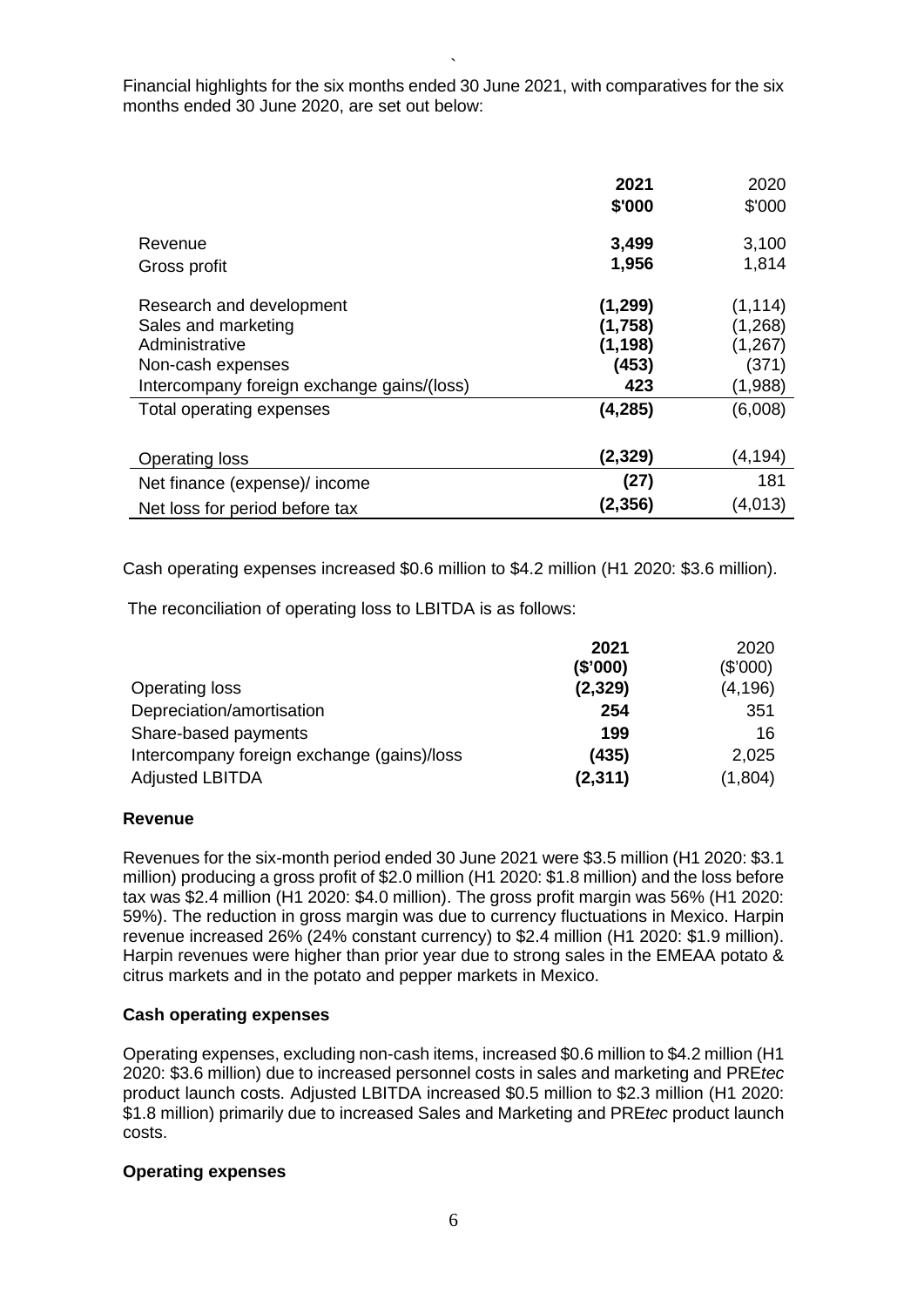Operating expenses decreased by \$1.7 million for the six-month period to \$4.3 million (2020: \$6.0 million). This is primarily due to \$0.4 million of non-cash currency gains primarily related to a Pound Sterling loan with a subsidiary company (H1 2020: \$2.0 million currency loss).

`

## **Cash position and liquidity**

As of 30 June 2021, the Group had cash and investments of \$11.1 million. Cash and costs continue to be tightly controlled.

Net cash outflows from operating activities decreased 26% to \$1.5 million (H1 2020: \$2.0 million). The decrease is due to improved working capital of \$1.0 million. Included in the cash used in operations is a decrease in the Group's inventory, accounts receivable and accounts payable balances

Net cash flows from financing activities increased \$8.8 million (H1 2020: \$4.7 million). The increase is due to the March 2021 equity raise of \$9.1 million (net of costs).

## **Principal Risks and Uncertainties**

The principal risks and uncertainties facing the Group remain broadly consistent with the Principal Risks and Uncertainties reported in Plant Health Care's 31 December 2020 Annual Report. In addition, since then, the Board have been monitoring and mitigating the effects of the following international events on the Group's business:

## Going concern (including consideration of COVID-19)

In carrying out the going concern assessment, the Directors have considered a number of scenarios, taking account of the possible continued impact of the COVID-19 pandemic, in relation to revenue forecasts for the next 12 months. Given the current uncertainties, it is not yet fully clear when the global economic activity will fully return to pre pandemic levels, therefore, we continue to prepare the business for varying levels of performance. To that end, we have continued to model the effects of differing levels of sales performance along with the measures we can take to ensure that the Group remains within its available working capital.

In reaching their going concern assessment, the Directors have considered the foreseeable future, a period extending at least 12 months from the date of approval of this interim financial report. This assessment has included consideration of the forecast performance of the business, as noted above, the payment of contingent consideration, and the cash and financing facilities available to the Group. Considering all this analysis, the Directors are satisfied that, the Group has sufficient cash resources over the period of at least 12 months from the date of approval of the interim consolidated financial statements. As such, the interim consolidated financial statements have been prepared on a going concern basis.

## Brexit

The United Kingdom ("UK") formally left the European Union ("EU") on 30 January 2020. The transition period ended on 31 December 2020, where upon the UK-EU Trade & Cooperation Agreement (together with other connected Agreements concluded on by the UK and EU, which includes the Exchanging and Protecting of Classified Information Agreement) signed on the 24 December 2020 came into effect.

The UK currently represents some 3% of revenues for the Group and is not a manufacturing centre. As the Group operates subsidiaries in many countries, there are several channels available to us to continue business with the same customers, should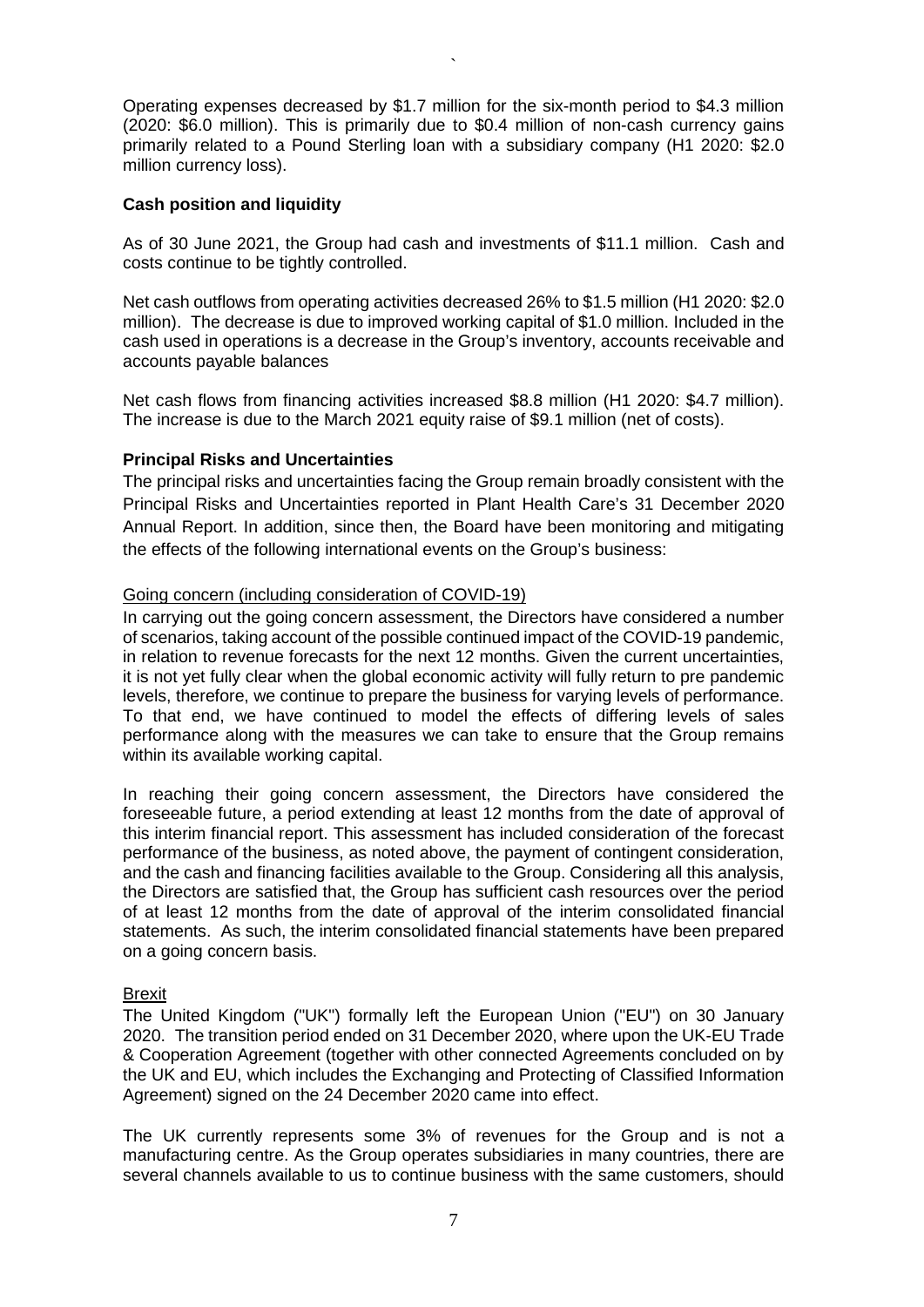the need arise, with little to no effect from Brexit changes. However, the Group continues to monitor the situation so it can manage the risk of any volatility in the global financial markets, which could arise due to Brexit, and the effect on global economic performance.

`

### **Current trading and outlook**

The Board remains confident about the prospects for building a growing, profitable Commercial business, as sales of Harpin αβ continue to increase. We anticipate a strong second half of 2021 and are confident of achieving material revenue growth in 2021, despite macro-level market-driven challenges.

Preparations for the first launches of PHC279 are progressing to plan, with further PRE*tec* peptides following. The medium-term prospects for PRE*tec* peptides, in markets worth more than \$5 billion, are very exciting.

The Board has reviewed the Company's cash position and concluded that we are able to achieve cash breakeven within existing cash resources. The Board will take whatever steps are necessary, including by reducing cash expenses, to achieve that.

### **Dr. Christopher Richards** *Chief Executive Officer*

21 September 2021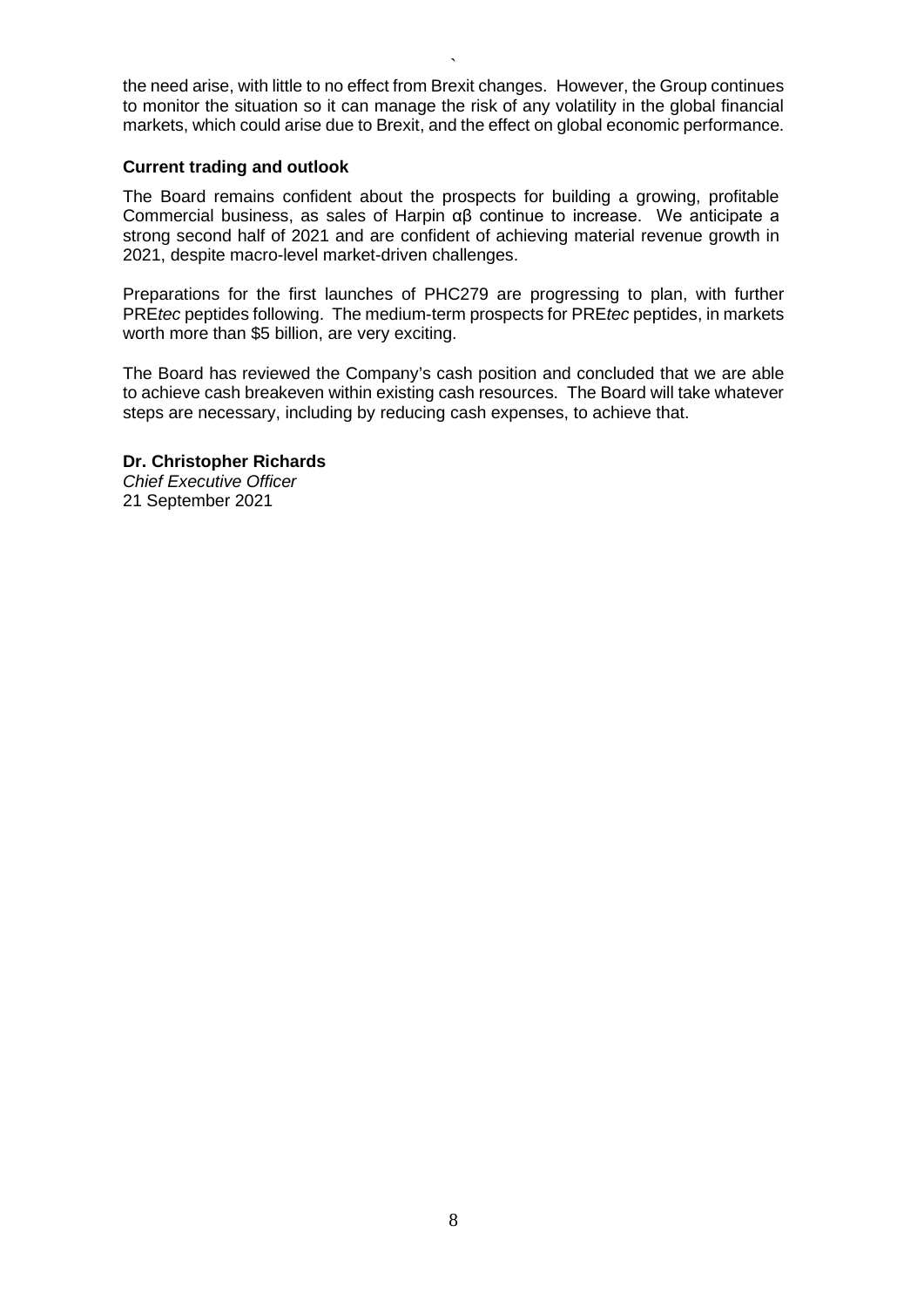### ` **Consolidated statement of comprehensive income FOR THE SIX MONTHS ENDED 30 JUNE 2021**

|                                         |                | <b>Six months</b><br>to 30 June | Six months<br>to 30 June |
|-----------------------------------------|----------------|---------------------------------|--------------------------|
|                                         |                | 2021                            | 2020                     |
|                                         |                | (Unaudited)                     | (Unaudited)              |
|                                         | <b>Note</b>    | \$'000                          | \$'000                   |
|                                         |                |                                 |                          |
| Revenue                                 |                | 3,499                           | 3,100                    |
| Cost of sales                           |                | (1, 543)                        | (1,286)                  |
|                                         |                |                                 |                          |
| <b>Gross profit</b>                     |                | 1,956                           | 1,814                    |
|                                         |                |                                 |                          |
| Research and development                |                | (1,500)                         | (1, 366)                 |
| Sales and marketing                     |                | (1,758)                         | (1,268)                  |
| Administrative expenses                 |                | (1,027)                         | (3, 374)                 |
| <b>Operating loss</b>                   | $\overline{4}$ | (2, 329)                        | (4, 194)                 |
|                                         |                |                                 |                          |
| Finance income                          |                | 25                              | 193                      |
| Finance expense                         |                | (52)                            | (12)                     |
|                                         |                |                                 |                          |
| Loss before tax                         |                | (2, 356)                        | (4,013)                  |
| Income tax expense                      |                | (9)                             | (14)                     |
| Net loss for the period                 |                | (2, 365)                        | (4,027)                  |
|                                         |                |                                 |                          |
| Other comprehensive income:             |                |                                 |                          |
| Exchange difference on translation of   |                |                                 |                          |
| foreign operations                      |                | (446)                           | 1,444                    |
|                                         |                |                                 |                          |
| Total comprehensive loss for the period |                | (2,811)                         | (2, 583)                 |
|                                         |                |                                 |                          |
| Basic and diluted loss per share        | 6              | \$(0.01)                        | \$(0.02)                 |
|                                         |                |                                 |                          |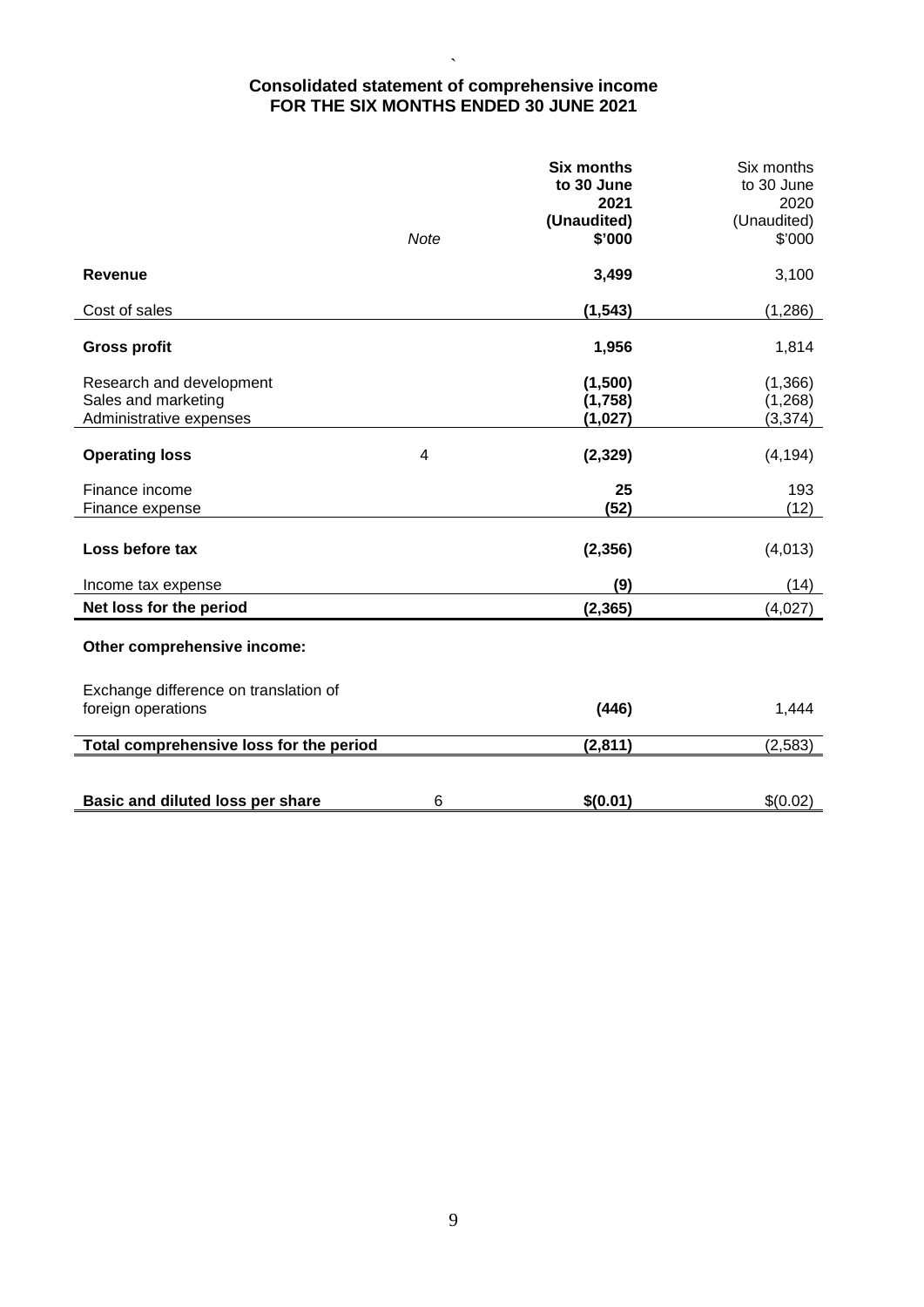## **Consolidated statement of financial position AT 30 JUNE 2021**

 $\ddot{\phantom{0}}$ 

|                                          | 30 June     | 31 December |
|------------------------------------------|-------------|-------------|
|                                          | 2021        | 2020        |
|                                          | (Unaudited) | (Audited)   |
| Note                                     | \$'000      | \$'000      |
| <b>Assets</b>                            |             |             |
| <b>Non-current assets</b>                |             |             |
| Intangible assets                        | 1,623       | 1,625       |
| Property, plant and equipment            | 613         | 246         |
| Right-of-use                             | 762         | 970         |
| Trade and other receivables              | 156         | 303         |
| Total non-current assets                 | 3,154       | 3,144       |
|                                          |             |             |
| <b>Current assets</b>                    |             |             |
| Inventories                              | 3,077       | 3,567       |
| Trade and other receivables              | 2,406       | 2,778       |
| <b>Tax Receivable</b>                    |             | 251         |
| 3<br>Investments                         | 9,547       | 3,167       |
| Cash and cash equivalents                | 1,556       | 982         |
| Total current assets                     | 16,586      | 10,745      |
|                                          |             |             |
| <b>Total assets</b>                      | 19,740      | 13,889      |
|                                          |             |             |
| <b>Liabilities</b>                       |             |             |
| <b>Current liabilities</b>               |             |             |
| Trade and other payables                 | 1,698       | 2,118       |
| Short term lease liabilities             | 371         | 400         |
| Short term borrowings                    | 64          | 33          |
| <b>Total current liabilities</b>         | 2,133       | 1,759       |
|                                          |             |             |
| <b>Non-current liabilities</b>           |             |             |
| Long term lease liabilities              | 415         | 583         |
| Long term borrowings                     | 213         | 193         |
| Total non-current liabilities            | 628         | 776         |
|                                          |             |             |
| <b>Total liabilities</b>                 | 2,761       | 3,327       |
|                                          |             |             |
| <b>Total net assets</b>                  | 16,979      | 10,562      |
|                                          |             |             |
| <b>Capital and reserves attributable</b> |             |             |
| to owners of the Company                 |             |             |
| Share capital                            | 4,294       | 3,605       |
| Share premium                            | 100,859     | 92,520      |
|                                          |             |             |
| Foreign exchange reserve                 | (1,718)     | (1,271)     |
| Retained deficit                         | (86, 456)   | (84, 292)   |
|                                          |             |             |
| <b>Total equity</b>                      | 16,979      | 10,562      |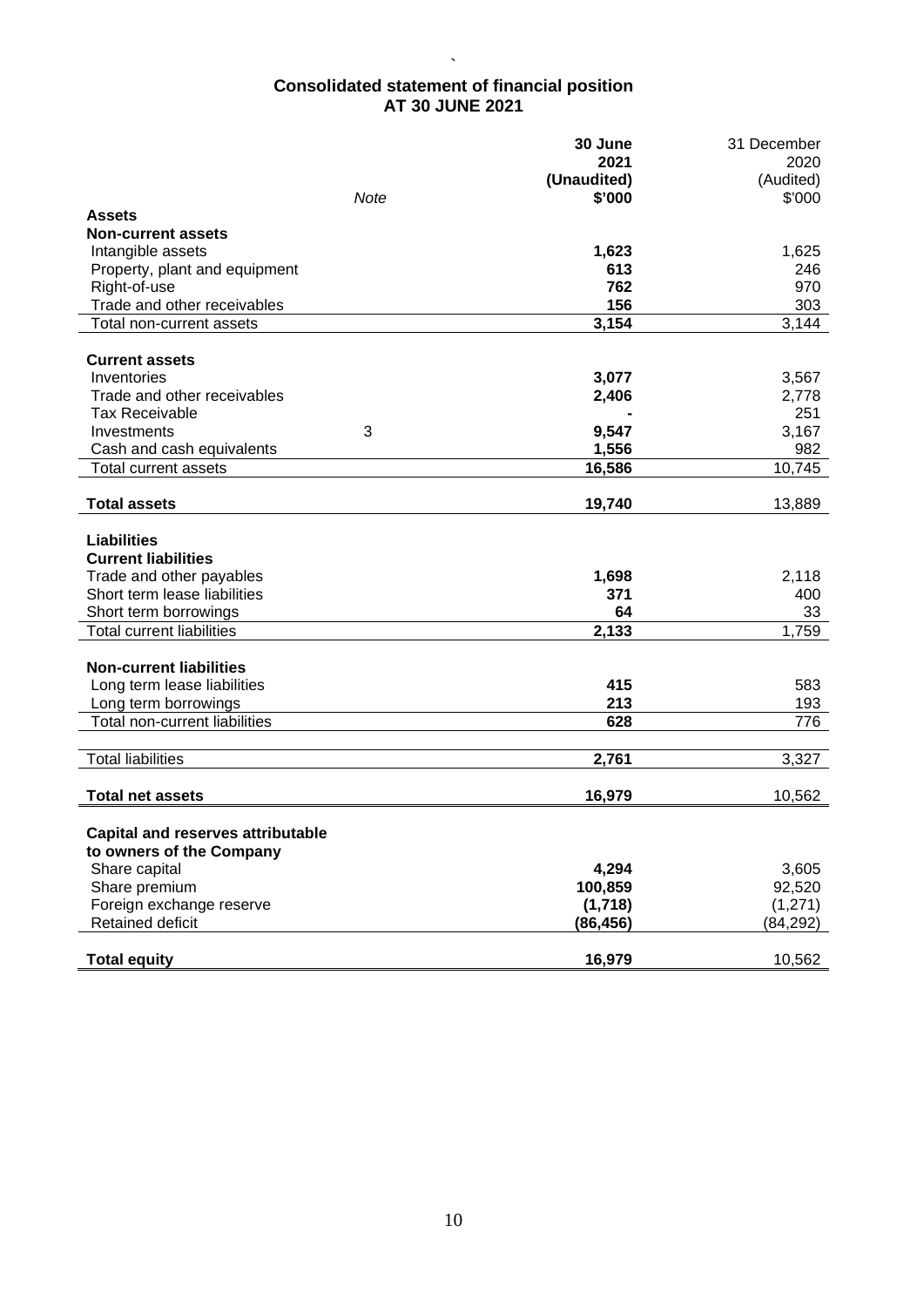### ` **Consolidated statement of cash flows FOR THE SIX MONTHS ENDED 30 JUNE 2021**

|                                                  | <b>Six months ended</b><br>30 June | Six months ended<br>30 June |
|--------------------------------------------------|------------------------------------|-----------------------------|
|                                                  | 2021                               | 2020                        |
|                                                  | (Unaudited)                        | (Unaudited)                 |
|                                                  | \$'000                             | \$'000                      |
| Cash flows from operating activities             |                                    |                             |
| Loss for the year                                | (2, 365)                           | (4,029)                     |
| Adjustments for:                                 |                                    |                             |
| Depreciation of property, plant and equipment    | 45                                 | 168                         |
| Depreciation of right-of-use assets              | 207                                | 161                         |
| Amortisation of intangibles                      | 2                                  | 22                          |
| Share-based payment expense                      | 199                                | 16                          |
| Finance income                                   | (4)                                | (126)                       |
| Finance expense                                  | 52                                 | 11                          |
| Foreign exchange on intercompany                 | (435)                              | 1,460                       |
| Decrease in trade and other receivables          | 776                                | 903                         |
| Gain on disposal of fixed assets                 | (5)                                |                             |
| Decrease/(Increase) in inventories               | 490                                | (324)                       |
| Decrease in trade and other payables             | (421)                              | (273)                       |
|                                                  |                                    |                             |
| Net cash used in operating activities            | (1, 459)                           | (2,011)                     |
|                                                  |                                    |                             |
| <b>Investing activities</b>                      |                                    |                             |
| Purchase of property, plant and equipment        | (364)                              | (2)                         |
| Sale of property, plant and equipment            | 20                                 |                             |
| Finance income                                   | 21                                 | 67                          |
| Purchase of investments                          | (8,077)                            | (2,733)                     |
| Sale of investments                              | 1,674                              | 1,098                       |
|                                                  |                                    |                             |
| Net cash (used)/provided by investing activities | (6, 726)                           | (1,570)                     |
|                                                  |                                    |                             |
| <b>Financing activities</b>                      |                                    |                             |
| Finance expense                                  | (23)                               | (2)                         |
| Lease payments                                   | (226)                              | (190)                       |
| Issue of ordinary share capital                  | 9,029                              | 4,449                       |
| Proceeds from unsecured loan                     |                                    | 448                         |
|                                                  |                                    |                             |
| Net cash provided/(used) by financing activities | 8,780                              | 4,705                       |
|                                                  |                                    |                             |
| Net increase/(decrease) in cash and cash         |                                    |                             |
| equivalents                                      | 595                                | 1,124                       |
| Effects of exchange rate changes on cash         |                                    |                             |
| and cash equivalents                             | (21)                               |                             |
| Cash and cash equivalents at beginning of period | 982                                | 457                         |
|                                                  |                                    |                             |
| Cash and cash equivalents at end of period       | 1,556                              | 1,581                       |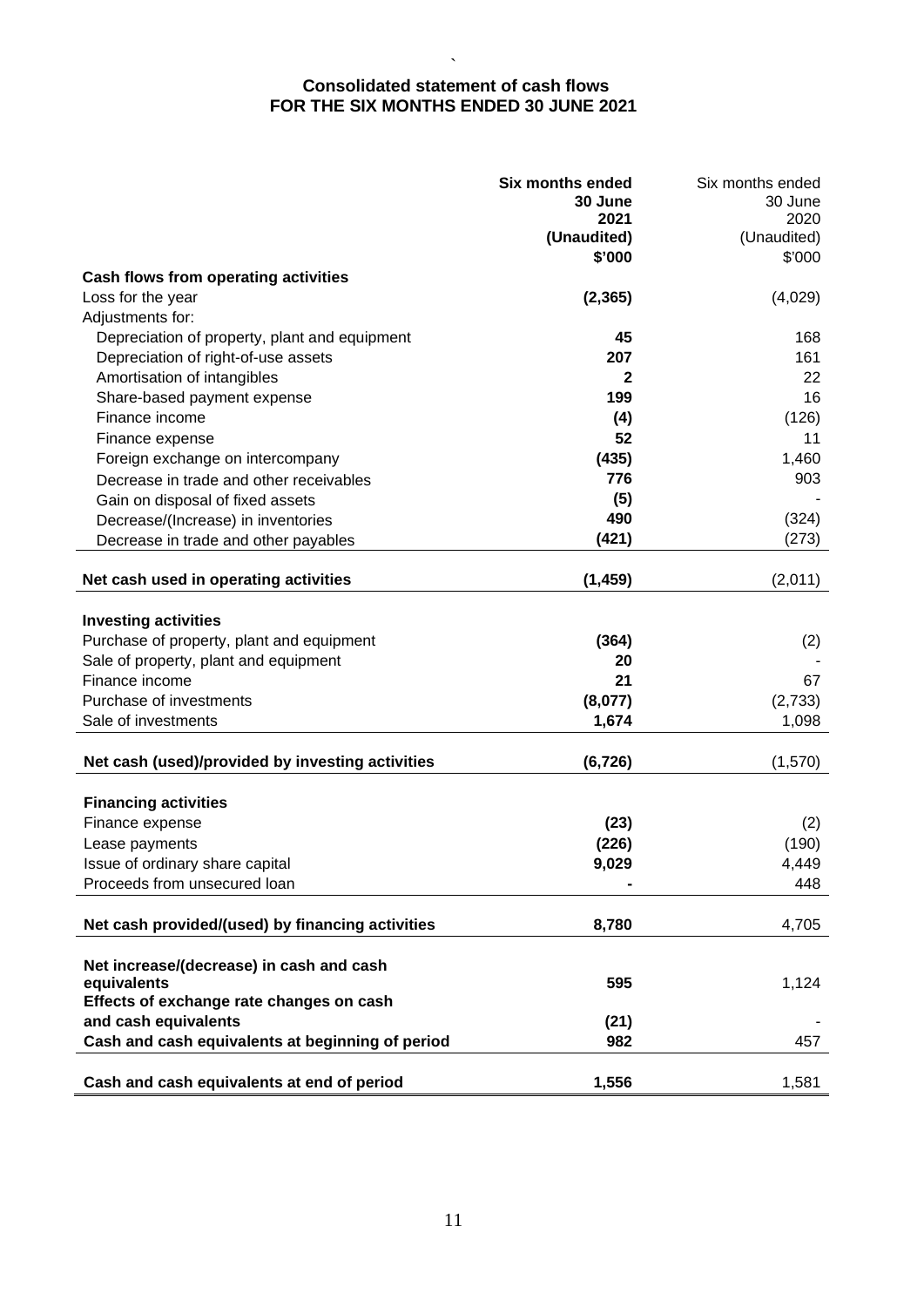#### ` **Notes to the unaudited financial information**

# **1 General information**

Plant Health Care plc is a company incorporated and domiciled in England. The unaudited interim financial information of the Group for the six months ended 30 June 2021 comprise the Company and its subsidiaries (together referred to as the "Group").

The Board of Directors approved this interim report on 22 September 2021.

# **2 Basis of preparation and accounting policies**

These interim consolidated financial statements have been prepared using accounting policies based on international accounting standards in conformity with the requirements of the Companies Act 2006. They do not include all disclosures that would otherwise be required in a complete set of financial statements and should be read in conjunction with the 31 December 2020 Annual Report. The financial information for the half years ended 30 June 2021 and 30 June 2020 does not constitute statutory accounts within the meaning of Section 434 (3) of the Companies Act 2006 and both periods are unaudited.

The annual financial statements of Plant Health Care Plc ('the Group') are prepared in accordance with international accounting standards in conformity with the requirements of the Companies Act 2006. The statutory Annual Report and Financial Statements for the year ended 31 December 2020 have been filed with the Registrar of Companies. The Independent Auditors' Report on the Annual Report and Financial Statements for this year end was unqualified, did not draw attention to a matter by way of emphasis, and did not contain a statement under 498(2) or 498(3) of the Companies Act 2006.

The Group has applied the same accounting policies and methods of computation in its interim consolidated financial statements as in its 31 December 2020 annual financial statements, except for those that relate to new standards and interpretations effective for the first time for periods beginning on (or after) 1 January 2021 and will be adopted in the 2021 financial statements. There are deemed to be no new and amended standards and/or interpretations that will apply for the first time in the next annual financial statements that are expected to have a material impact on the Group.

# **Going Concern**

The interim consolidated financial statements have been prepared on a going concern basis. The ability of the Group to continue as a going concern is contingent on the ongoing viability of the Group. The Group meets its day-to-day working capital requirements through its cash and investment balances. The continued impact of the global Covid pandemic means governments are continuing to enforce varying restrictions on people movements and international travel, together with other precautionary social distancing measures. This has resulted a need to consider whether budgets and targets previously set are realistic in light of these events

The Directors have prepared cash-flow forecasts covering a period of at least 12 months from the date of approval of these interim financial statements, with the forecasts and projections, taking account of reasonable possible changes in trading performance. They show that the Group expects to be able to operate within the level of its current cash and investment reserves. Furthermore, in carrying out the going concern assessment, the directors have considered a number of scenarios, taking account of the possible the continued impact of the pandemic, including changes in sales volumes and the timing of settlement of existing debts together with cost savings associated with these changes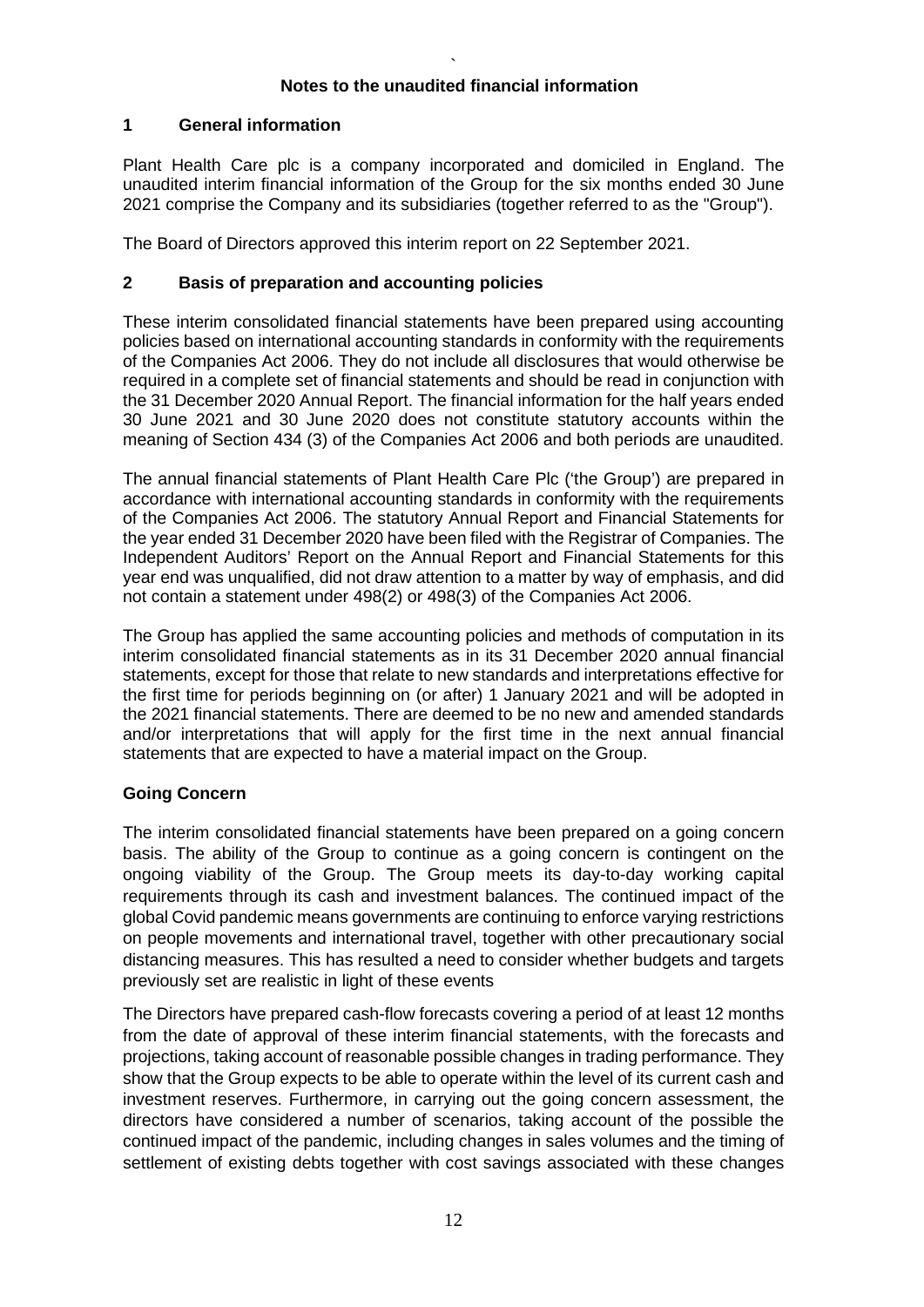` and the directors have the ability to identify further cost savings, if necessary, to help mitigate any impact on cash outflows.

Having assessed the principal risks and the other matters discussed in connection with the going concern statement, the Directors have a reasonable expectation that the Group has adequate resources to continue in operational existence for the foreseeable future. For these reasons, they continue to adopt the going concern basis of accounting and deem there to be no emphasis over going concern, in preparing the financial information.

## **3 Investments**

Investments comprise short-term investments in notes and bonds having investment grade ratings. These assets are actively managed and evaluated by key management personnel on a fair value basis in accordance with a documented investment strategy. They are carried at fair value as determined by quoted prices on active markets, with changes in fair values recognised through profit and loss.

### **4 Operating loss**

|                                          | Six months to | Six months to |
|------------------------------------------|---------------|---------------|
|                                          | 30 June       | 30 June       |
|                                          | 2021          | 2020          |
|                                          | (unaudited)   | (unaudited)   |
|                                          | \$'000        | \$'000        |
| Operating loss is stated after charging: |               |               |
| Depreciation                             | 252           | 329           |
| Amortisation                             | 2             | 22            |
| Share-based payment expense              | 199           | 16            |
| Foreign exchange (gain)/loss             | (435)         | 2,025         |

#### **5 Segment information**

The Group views, manages and operates its business according to geographical segments. Revenue is generated from the sale of agricultural products across all geographies.

### **Six months to 30 June 2021 (unaudited)**

| Revenue*                                  | Americas<br>\$'000 | Mexico<br>\$'000 | Rest of<br>World<br>\$'000 | Elimination<br>\$'000 | Total<br>Commercial<br>\$'000 | New<br>Technology<br>\$'000 | Total<br>\$'000    |
|-------------------------------------------|--------------------|------------------|----------------------------|-----------------------|-------------------------------|-----------------------------|--------------------|
| Proprietary product sales                 | 838                | 285              | 1,303                      |                       | 2,426                         |                             | 2,426              |
| Third-party product sales                 | 18                 | 1,055            |                            |                       | 1,073                         |                             | 1,073              |
| Inter-segmental product sales             | 641                |                  | $\overline{\phantom{0}}$   | (641)                 |                               |                             |                    |
| <b>Total revenue</b>                      | 1,497              | 1,340            | 1,303                      | (641)                 | 3,499                         |                             | 3,499              |
| Cost of sales<br>Research and development | (1,033)            | (755)            | (396)                      | 641                   | (1, 543)                      | (1,206)                     | (1,543)<br>(1,206) |
| Sales and marketing                       | (887)              | (392)            | (384)                      |                       | (1,663)                       | (138)                       | (1,801)            |
| Administration                            | (348)              | (102)            | (42)                       |                       | (492)                         | (49)                        | (541)              |
| Non-cash expenses:                        |                    |                  |                            |                       |                               |                             |                    |
| Depreciation                              | (52)               | (40)             | (11)                       |                       | (103)                         | (163)                       | (266)              |
| Amortisation                              |                    |                  | (2)                        |                       | (2)                           |                             | (2)                |
| Share-based payment                       | (26)               | ٠                | (11)                       |                       | (37)                          | (90)                        | (127)              |
| <b>Segment operating</b>                  | (849)              | 51               | 457                        |                       | (341)                         | (1,646)                     | (1,987)            |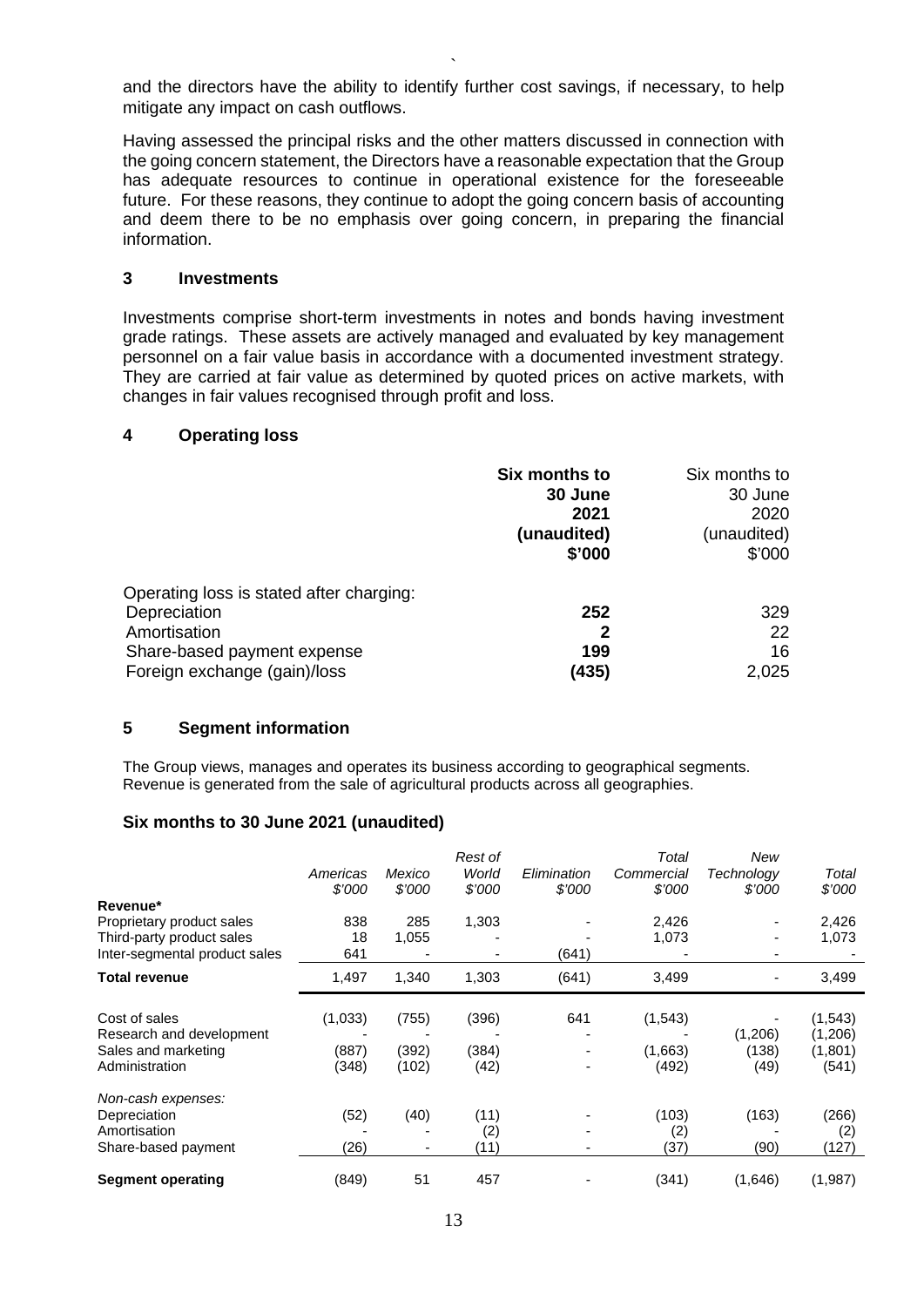| (loss)/profit<br>Corporate expenses **<br>Wages and professional fees<br>Administration *** | (737)<br>395          |
|---------------------------------------------------------------------------------------------|-----------------------|
| <b>Operating loss</b><br>Finance income<br>Finance expense                                  | (2,329)<br>25<br>(52) |
| Loss before tax                                                                             | (2,356)               |

`

\* Revenue from one customer within the Mexico segment totalled \$550,000 or 16% of Group revenues.

\*\* These amounts represent public company expenses for which there is no reasonable basis by which to allocate the amounts across the Group's segments.

\*\*\* Includes net share-based payments expense of \$72,000 attributed to corporate employees who are not affiliated with any of the Commercial or New technology segments. Includes \$0.4 million foreign exchange gains in non-US dollar denominated inter-company funding.

### **Six months to 30 June 2020 (unaudited)**

| Revenue*<br>Proprietary product sales<br>Third-party product sales<br>Inter-segmental product sales                     | Americas<br>\$'000<br>975<br>353 | Mexico<br>\$'000<br>230<br>1,154 | Rest of<br>World<br>\$'000<br>737<br>4<br>46 | Elimination<br>\$'000<br>(399) | Total<br>Commercial<br>\$'000<br>1,942<br>1,158 | New<br>Technology<br>\$'000 | Total<br>\$7000<br>1,942<br>1,158       |
|-------------------------------------------------------------------------------------------------------------------------|----------------------------------|----------------------------------|----------------------------------------------|--------------------------------|-------------------------------------------------|-----------------------------|-----------------------------------------|
| <b>Total revenue</b>                                                                                                    | 1,328                            | 1,384                            | 787                                          | (399)                          | 3,100                                           |                             | 3,100                                   |
| Cost of sales<br>Research and development<br>Sales and marketing<br>Administration                                      | (655)<br>(689)<br>(395)          | (721)<br>(290)<br>(186)          | (309)<br>(289)<br>(87)                       | 399                            | (1, 286)<br>(1,268)<br>(668)                    | (1,089)<br>(96)             | (1,286)<br>(1,089)<br>(1, 268)<br>(764) |
| Non-cash expenses:<br>Depreciation<br>Amortisation<br>Share-based payment                                               | (47)<br>(19)                     | (35)                             | (7)<br>(3)                                   |                                | (89)<br>(22)                                    | (240)<br>(11)               | (329)<br>(22)<br>(11)                   |
| <b>Segment operating</b><br>(loss)/profit<br>Corporate expenses **<br>Wages and professional fees<br>Administration *** | (477)                            | 152                              | 92                                           |                                | (233)                                           | (1, 436)                    | (1,669)<br>(518)<br>(2,007)             |
| <b>Operating loss</b><br>Finance income<br>Finance expense                                                              |                                  |                                  |                                              |                                |                                                 |                             | (4, 194)<br>193<br>(12)                 |
| Loss before tax                                                                                                         |                                  |                                  |                                              |                                |                                                 |                             | (4,013)                                 |

\* Revenue from one customer within the Mexico segment totalled \$508,000 or 16% of Group revenues. Revenue from one customer within the America's segment totalled \$365,000 or 12% of Group revenues.

\*\* These amounts represent public company expenses for which there is no reasonable basis by which to allocate the amounts across the Group's segments.

\*\*\* Includes net share-based payments expense of \$5,000 attributed to corporate employees who are not affiliated with any of the Commercial or New technology segments. Includes \$2.0 million foreign exchange losses in non-US dollar denominated inter-company funding.